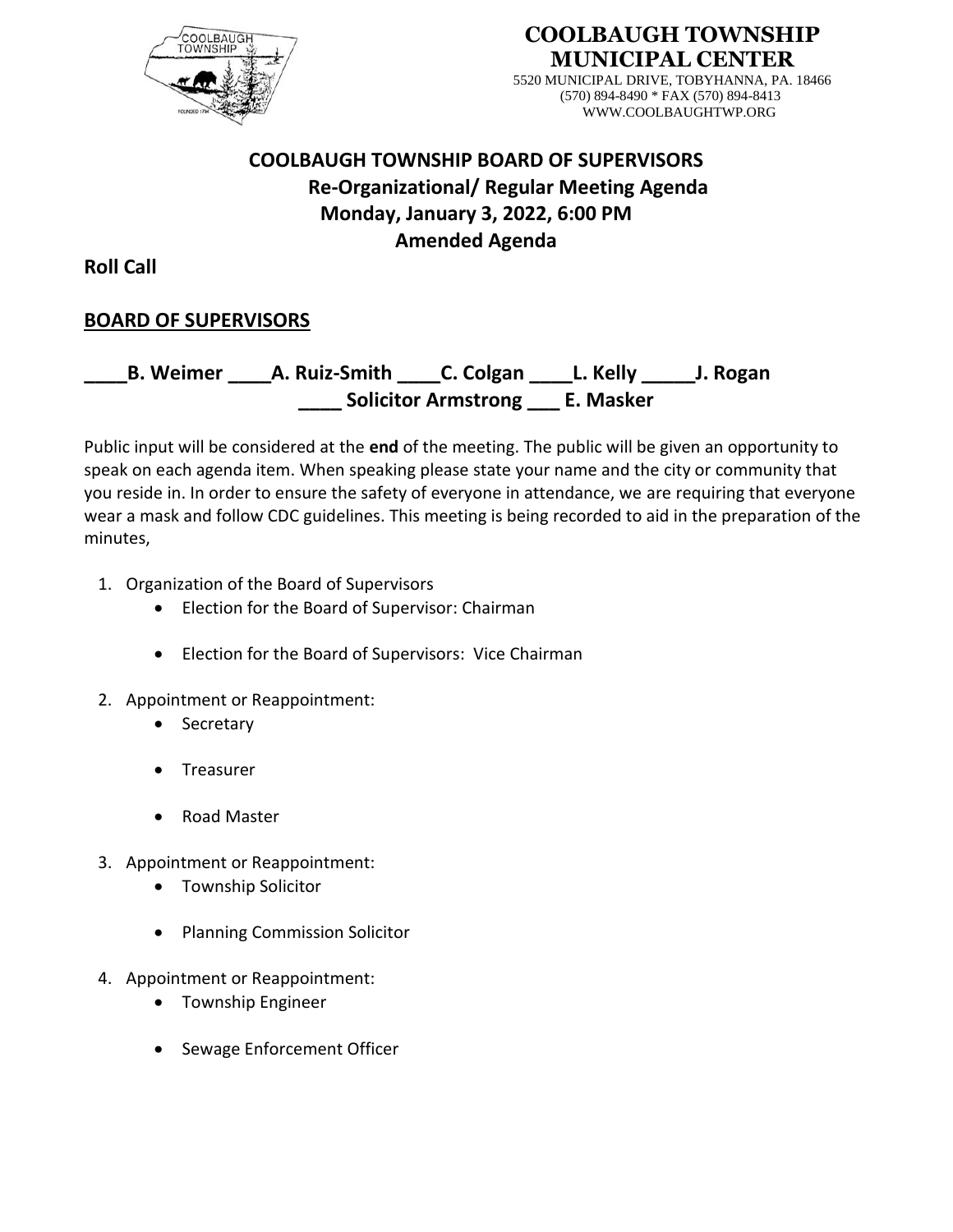

# **COOLBAUGH TOWNSHIP MUNICIPAL CENTER**

5520 MUNICIPAL DRIVE, TOBYHANNA, PA. 18466 (570) 894-8490 \* FAX (570) 894-8413 WWW.COOLBAUGHTWP.ORG

- 5. Township Resolution #01-2022: Depositories of Township Funds
- 6. Establish the Amount of the Treasurers Bond- \$650,000.00
- 7. Appointment of Municipal Representative and Alternate Municipal Representative to Serve on the Monroe County Tax Collection Committee
- 8. Three Appointments to the Environmental Advisory Council (EAC)- One Term Ending December 31, 2022 and Two Terms Ending December 31, 2024
	- Appointment of EAC Chairperson
	- Appointment of Board Liaison to EAC
- 9. Appointment of Board Liaison to the Parks and Recreation Commission
- 10. One Appointment to the Planning Commission with a Term Ending on December 31, 2025
- 11. Two Appointments to the Zoning Hearing Board- Both Terms Ending December 31, 2024
- 12. One Appointment to the Pocono Mountain Public Library Board of Trustees with a Term Ending on December 31, 2024
- 13. Annual Appointment of Board Liaison to the Pocono Mountain Regional Emergency Medical Services Board
- 14. Three Annual Appointments to the Pocono Mountain Regional Police Commission
- 15. Annual Appointment of the Vacancy Board Chairperson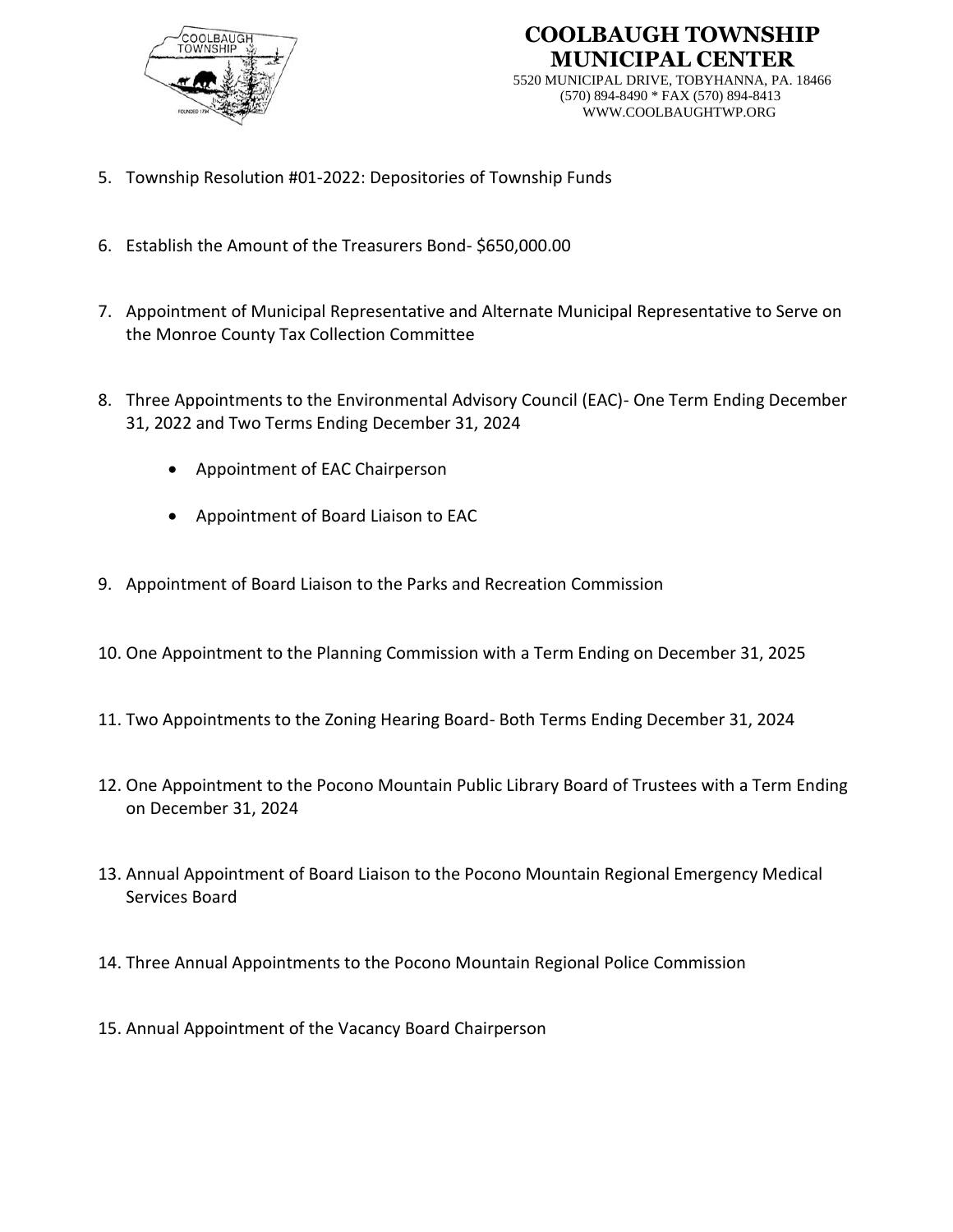

# **COOLBAUGH TOWNSHIP MUNICIPAL CENTER**

5520 MUNICIPAL DRIVE, TOBYHANNA, PA. 18466 (570) 894-8490 \* FAX (570) 894-8413 WWW.COOLBAUGHTWP.ORG

- 16. Selection of Municipal Representative and Alternate Representative to Attend the Council of Government Meetings for 2022
- 17. Authorization to Advertise Board of Supervisors Work Sessions/ Meetings for 2022
- 18. Establish Holidays for Township Employees and Authorize the Advertisement of Holidays
- 19. Approval of Minutes:
	- December 21, 2021 Regular Meeting Minutes
- 20. Certify Delegates and Appoint One Delegate to Serve as the Voting Delegate to the Pennsylvania State Association of Supervisors' (PSATS) Annual Convention (April 24-27, 2022)
- 21. Adoption of Township Resolution #02-2022: Appointment of Certified Public Accountant
- 22. Authorization for ATLAS Engineering to Prepare Municipal Waste Load Management (Chapter 94) Report for the Calendar Year 2021
- 23. Approval of Special Council for Wastewater Treatment Plant Legal Matters
- 24. Approval of ATLAS Engineering Rates for 2022: Wastewater Treatment Plant Engineer
- 25. Set the Mileage Rate for Reimbursement According to the 2022 IRS Rate of 58.5¢ per mile
- 26. Request to Change Monthly Reports to Quarterly
- 27. Authorization to Purchase Desktop Computers at a Cost not to Exceed \$11,000.00 to include Labor and Equipment
- 28. Coolbaugh Township Volunteer Fire Company Request for Solicitor Armstrong to Review the New Tanker Finance Documents